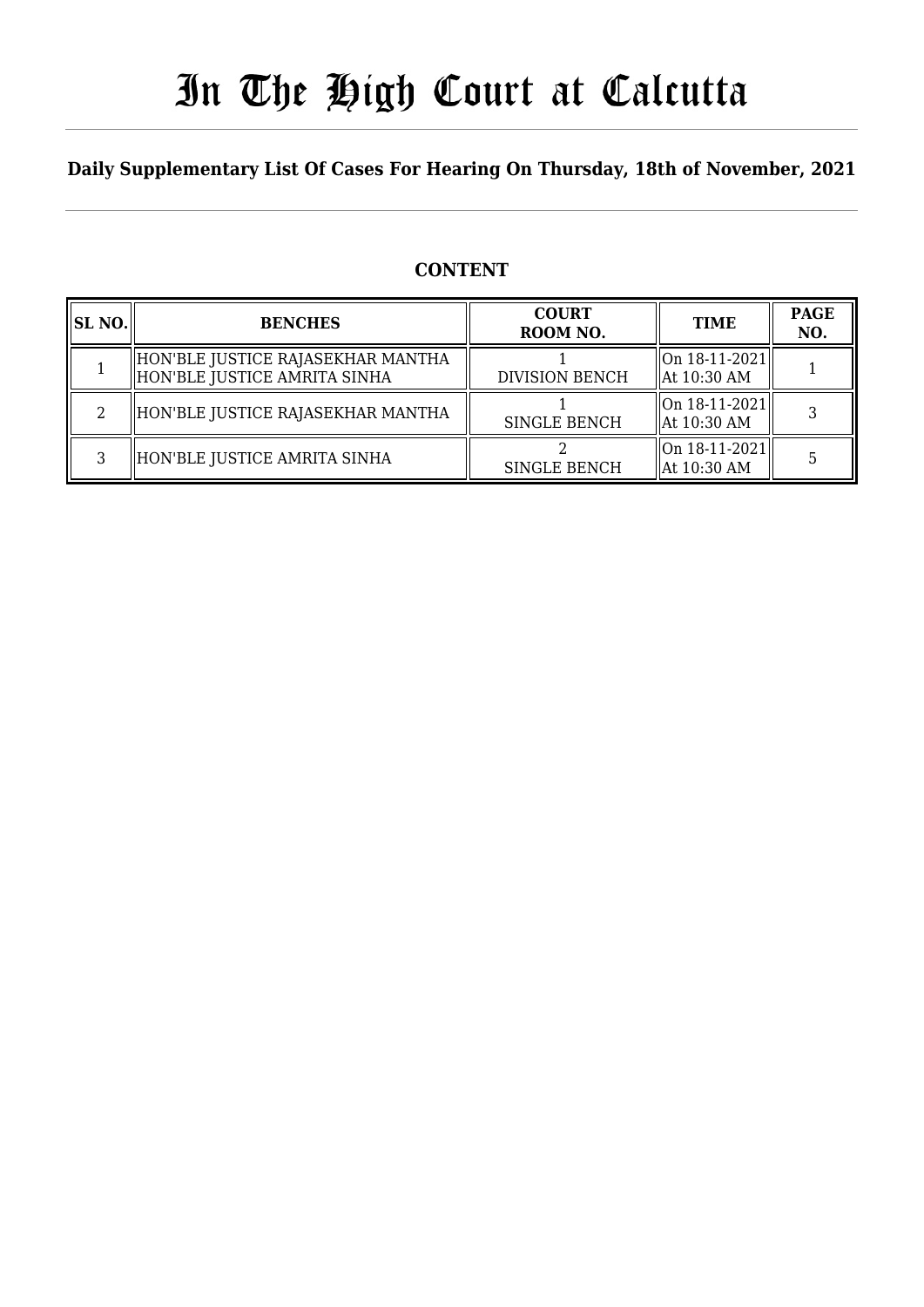

## Calcutta High Court

**In The Circuit Bench at Port Blair**

## **Appellate Side**

**DAILY CAUSELIST For Thursday The 18th November 2021**

**COURT NO. 1**

**DIVISION BENCH (DB)**

**AT 10:30 AM**

**HON'BLE JUSTICE RAJASEKHAR MANTHA HON'BLE JUSTICE AMRITA SINHA**

#### **APPLICATION FOR ANTICIPATORY BAIL**

1 CRM/14/2021 K.ELLANGOVAN VS THE STATE (U.T. OF ANDAMAN AND NICOBAR ISLANDS) DEEP CHAIM KABIR, S.AJITH PRASAD SUMIT KARMAKAR

#### **MOTION**

2 WP.CT/186/2021 THE LIEUTENANT GOVERNOR AND OTHERS VS MRS. RAJINI DEVI (TEWARI) KRISHNA RAO 3 WP.CT/188/2021 THE LIEUTENANAT GOVERNOR AND OTHERS VS SABEELA BANU CHENBEN KRISHNA RAO

#### **ORDER XLI RULE II**

4 SA/1/2021 MOSES PANDIAN AND ANR. VS K.JAYARAJ ARUL PRASANTH

IA NO: CAN/1/2021

#### **APPLICATION**

5 FMAT/4/2021 GOPAL BEPARI VS SEEMA BEPARI PROHIT MOHAN LAL IA NO: CAN/1/2021 6 CRA/12/2021 RAM SEVAK LOHAR VS **STATE** DEEP CHAIM KABIR A.S.ZINU

IA NO: CRAN/1/2021

#### **FOR HEARING**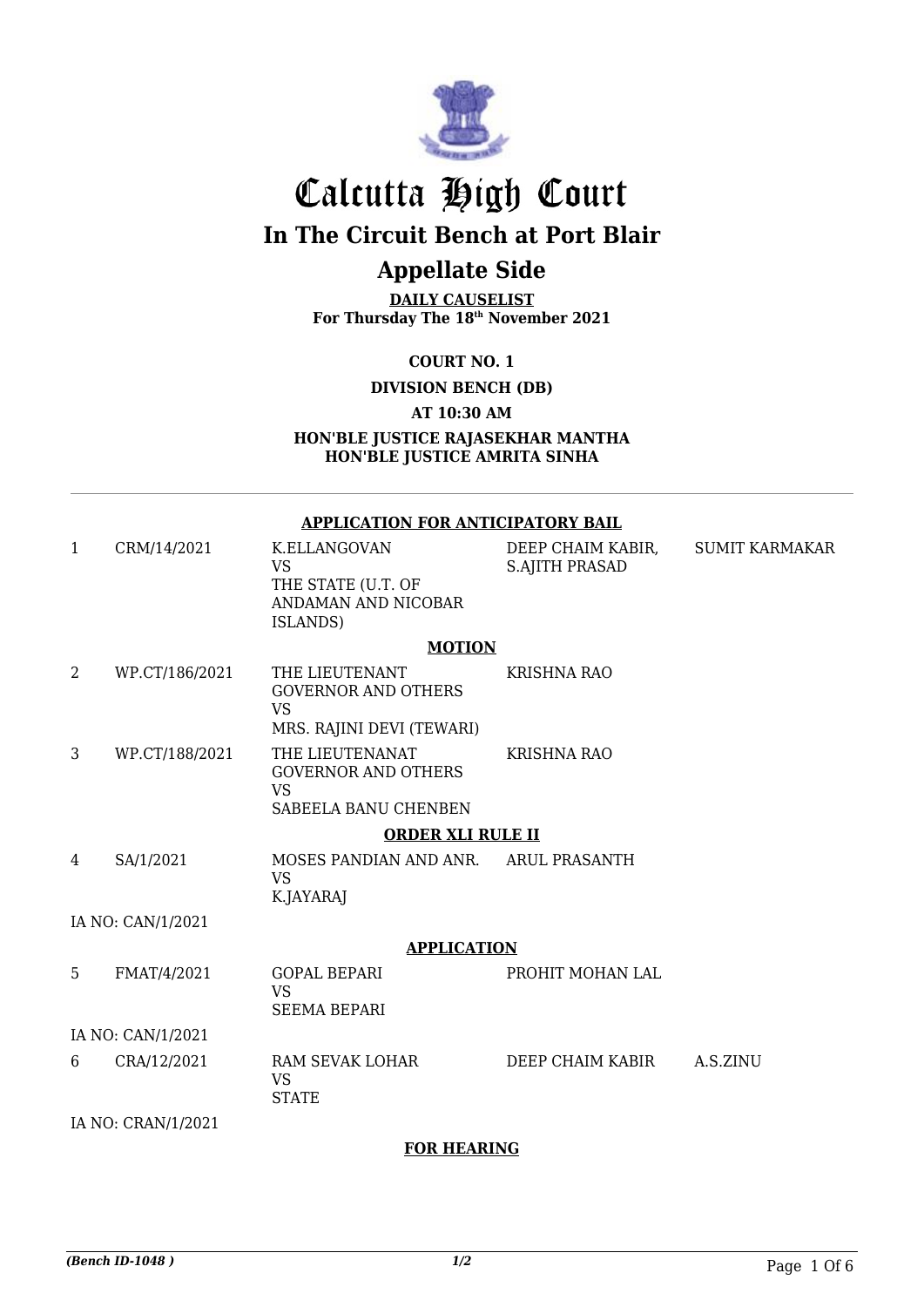| 7                  | MA/9/2020         | THE HON'BLE LT.<br><b>GOVERNOR AND ORS.</b><br><b>VS</b><br>ANDAMAN SARVAJANIK<br>NIRMAN VIBAGH MAZDOOR<br>SANGH AND ORS. | RAMENDU AGARWAL                     | <b>GOPALA BINNU</b><br><b>KUMAR</b> |  |
|--------------------|-------------------|---------------------------------------------------------------------------------------------------------------------------|-------------------------------------|-------------------------------------|--|
| wt8                | MA/10/2020        | THE GENERAL MANAGER<br><b>VS</b><br>R.ALANGARAM AND SONS<br>AND ORS.                                                      | <b>ANJILI NAG</b>                   | <b>GOPALA BINNU</b><br><b>KUMAR</b> |  |
| wt9                | WPA/133/2020      | <b>BARATANG FOREST</b><br><b>WORKER'S UNION AND</b><br>ANR.<br><b>VS</b><br>UNION OF INDIA AND 05<br>ORS.                 | <b>GOPALA BINNU</b><br><b>KUMAR</b> | <b>RAMENDU</b><br><b>AGARWAL</b>    |  |
|                    | wt10 WPA/162/2019 | THE DEPUTY<br><b>CONSERVATOR OF</b><br><b>FORESTS</b><br><b>VS</b><br><b>P.TATA RAO AND OTHERS</b>                        | RAMENDU AGARWAL                     | <b>GOPALA BINNU</b><br><b>KUMAR</b> |  |
| 11                 | CRA/2/2021        | RAGHUNATH MONDAL<br>VS.<br>THE STATE                                                                                      | DEEP CHAIM KABIR                    | <b>KRISHNA RAO</b>                  |  |
| IA NO: CRAN/1/2021 |                   |                                                                                                                           |                                     |                                     |  |
| 12                 | MA/5/2021         | THESLEEMA M.K.<br><b>VS</b><br>ANDAMAN AND NICOBAR<br><b>ADMINISTRATION AND</b><br>ORS.                                   | N.A.KHAN                            | <b>KRISHNA RAO</b>                  |  |

IA NO: CAN/1/2021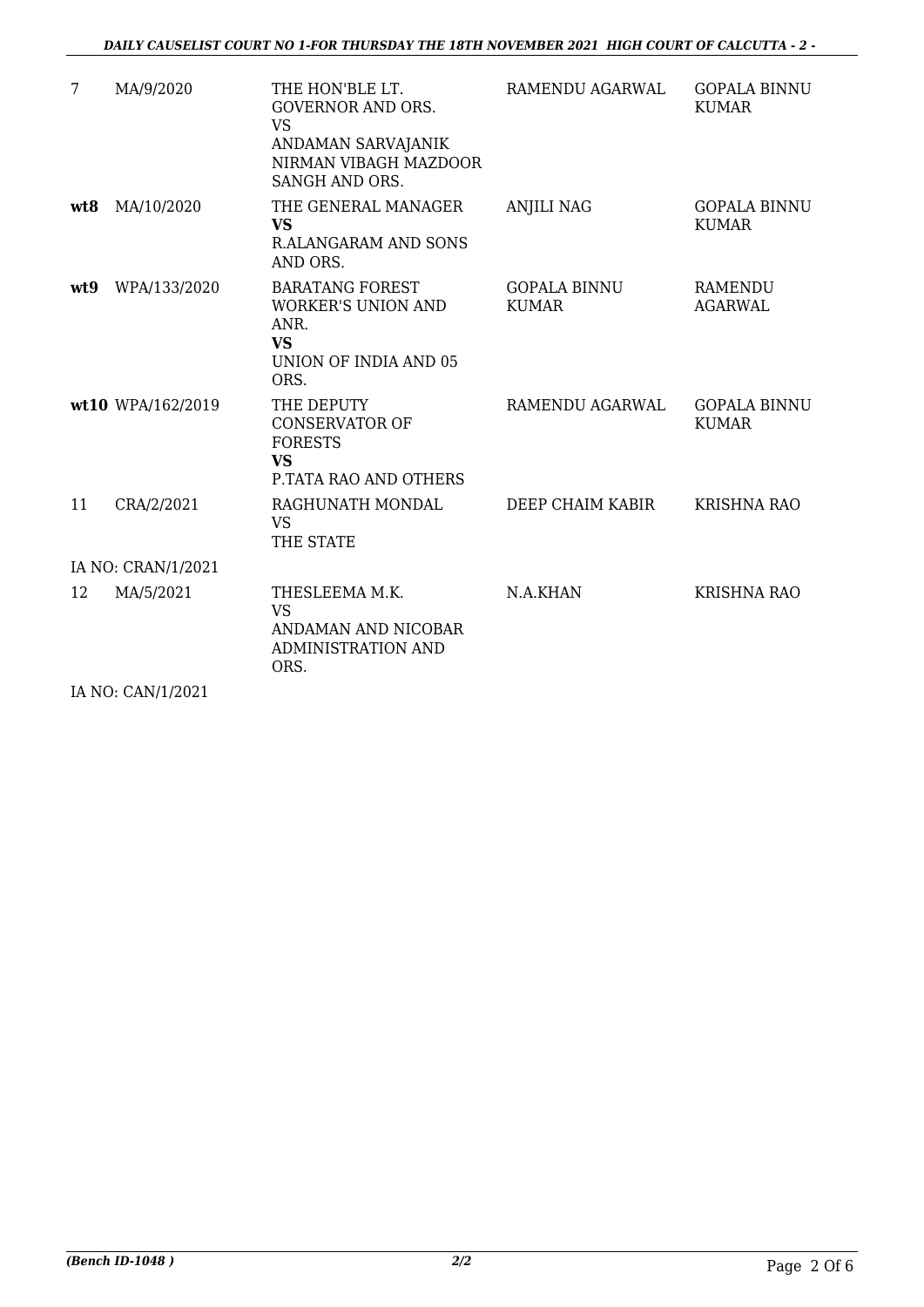

# Calcutta High Court

**In The Circuit Bench at Port Blair**

## **Appellate Side**

**DAILY CAUSELIST For Thursday The 18th November 2021**

**COURT NO. 1**

**SINGLE BENCH (SB) AT 10:30 AM HON'BLE JUSTICE RAJASEKHAR MANTHA (SINGLE BENCH WILL SIT AFTER COMPLETION OF DIVISION BENCH)**

#### **TO BE MENTIONED**

| $\mathbf{1}$ | WPA/94/2019<br>IN CAN 1/2021 | ANDAMAN PLANTATIONS<br>AND DEVELOPMENT<br><b>CORPORATION PRIVATE</b><br>LIMITED AND ANR.<br><b>VS</b><br>THE UNION OF INDIA AND<br>ORS. | <b>RAJA BASU</b><br>CHOUDHARY, JYOTI<br>SINGH, ASIF<br>HUSSAIN,<br><b>V.D.SIVABALAN</b> | <b>ARUL PRASANTH</b> |  |  |
|--------------|------------------------------|-----------------------------------------------------------------------------------------------------------------------------------------|-----------------------------------------------------------------------------------------|----------------------|--|--|
| wt2          | WPA/95/2019                  | ANDAMAN PLANTATIONS<br>AND DEVELOPMENT<br><b>CORPORATION PRIVATE</b><br>LIMITED AND ANR.<br><b>VS</b><br>UNION OF INDIA AND ORS.        | <b>RAJA BASU</b><br>CHOUDHARY, JYOTI<br>SINGH, ASIF<br>HUSSAIN,<br><b>V.D.SIVABALAN</b> | ARUL PRASANTH        |  |  |
|              | IA NO: CAN/1/2021            |                                                                                                                                         |                                                                                         |                      |  |  |
| 3            | AP/10/2021                   | M/S SHANTI ENTERPRISES<br><b>VS</b><br>THE SUPERINTENDING<br><b>ENGINEER</b>                                                            | RAJINDER SINGH,<br>TAPAN KUMAR DAS                                                      |                      |  |  |
|              | <b>MOTION</b>                |                                                                                                                                         |                                                                                         |                      |  |  |
| 4            | CO/10/2021                   | T.LAXMIKANTAN AND<br><b>OTHERS</b><br><b>VS</b><br>POOMAIL                                                                              | KMB JAYAPAL                                                                             |                      |  |  |
| 5            | CO/22/2021                   | UNION OF INDIA<br><b>VS</b><br>ATUL DHANOTIA                                                                                            | RAMENDU AGARWAL                                                                         |                      |  |  |
| 6            | WPA/197/2021                 | <b>MARIAPPAN</b><br><b>VS</b><br>THE LIEUTENANT<br><b>GOVERNOR</b>                                                                      | K.VIJAY KUMAR                                                                           | <b>KRISHNA RAO</b>   |  |  |

#### **APPLICATION**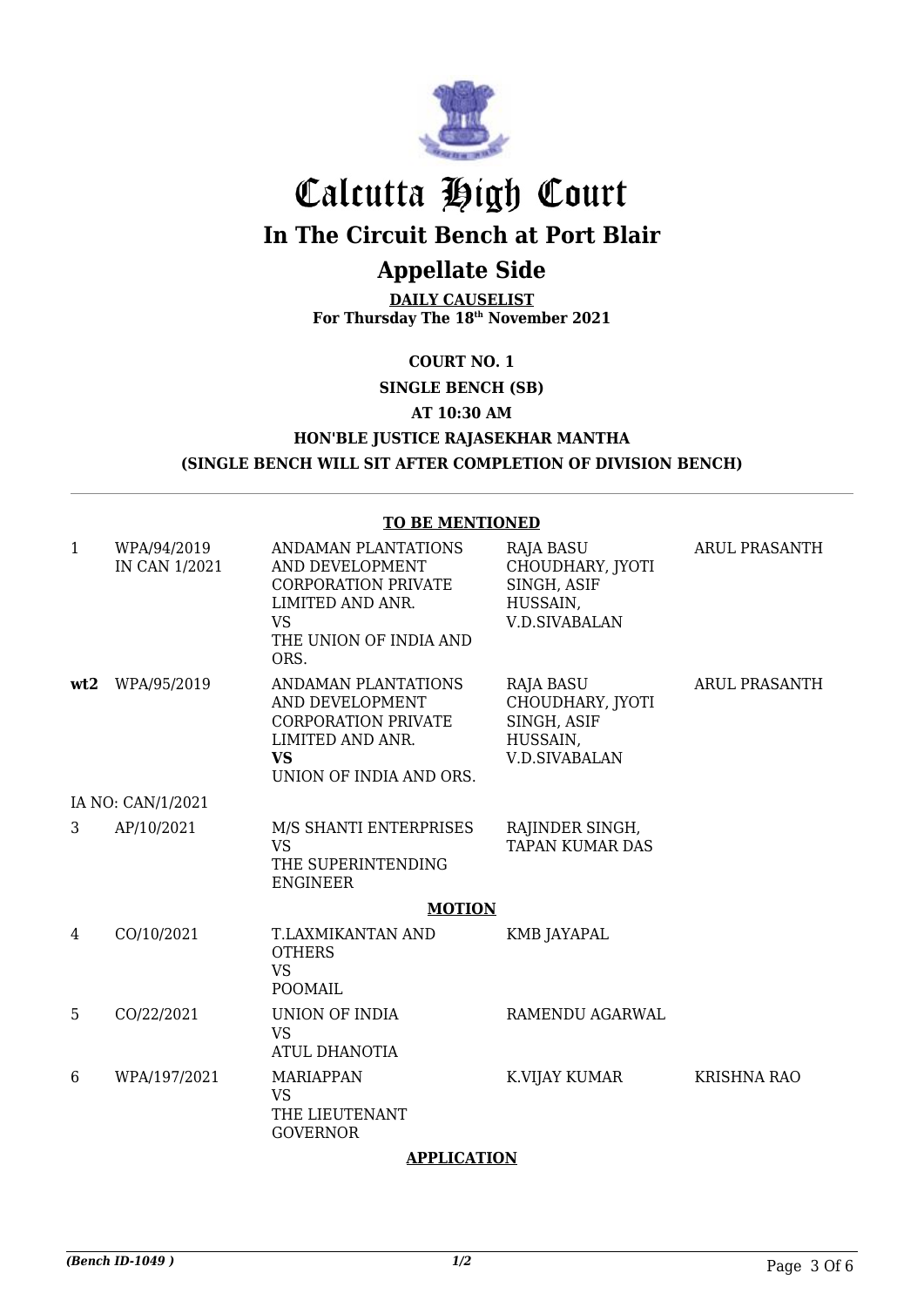| 7  | CRA/13/2021                                      | <b>MOHAN KUMAR</b><br>VS<br>THE STATE                                                                  | MD. TABRAIZ                                        |                                          |
|----|--------------------------------------------------|--------------------------------------------------------------------------------------------------------|----------------------------------------------------|------------------------------------------|
|    |                                                  | <b>CONTEMPT APPLICATION</b>                                                                            |                                                    |                                          |
| 8  | CPAN/4/2020                                      | HARI SHANKER YADAV<br><b>VS</b><br>DR.NAVLENDRA KUMAR<br><b>SINGH</b>                                  | <b>GOPALA BINNU</b><br><b>KUMAR</b>                |                                          |
| 9  | CPAN/16/2021<br>IN WP 172/2021<br>(WITHOUT FILE) | HOTEL SEASHELL<br>VS.<br><b>AJIT BARNARD</b>                                                           | <b>ANJILI NAG</b>                                  |                                          |
|    |                                                  | <b>FOR HEARING</b>                                                                                     |                                                    |                                          |
| 10 | WPA/174/2019                                     | N. MANIMEKALAI AND ANR.<br><b>VS</b><br>THE KAMARAJ ENGLISH<br>MEDIUM SCHOOL                           | <b>G. BINNU KUMAR</b>                              | A.S.ZINU                                 |
|    | wt11 WPA/231/2019                                | THE SECRETARY, KAMARAJ<br>ENGLISH MEDIUM SCHOOL<br><b>VS</b><br>N. MANIMEKALAI (EX-<br>CLERK) AND ANR. | A.S.ZINU                                           | <b>G. BINNU KUMAR</b>                    |
| 12 | WPA/187/2021<br>WITH WP 6019/2020 LIMITED        | <b>SMARTSPACE</b><br>WITH WP 6020/2020 INFRASTRUCTURE PRIVATE<br>VS.<br>UNION OF INDIA AND ORS.        | M.MUKHERJEE,<br>S.SARKAR, SHYAMAL<br><b>SARKAR</b> | KRISHNA RAO, AJAY<br><b>KUMAR MANDAL</b> |
|    | wt13 WPA/43/2019                                 | <b>SMARTSPACE</b><br>INFRASTRUCTURE PRIVATE<br><b>LIMITED</b><br><b>VS</b><br>UNION OF INDIA AND ORS.  | SHYAMAL SARKAR,<br>K.VIJAY KUMAR                   | <b>KRISHNA RAO</b>                       |
|    | wt14 WPA/56/2019                                 | JOGESHWAR NATH ARORA<br><b>VS</b><br>THE LIEUTENANT<br><b>GOVERNOR AND ORS.</b>                        | <b>ANJILI NAG</b>                                  | <b>KRISHNA RAO</b>                       |
|    | wt15 WPA/57/2019                                 | <b>GIRISH ARORA</b><br><b>VS</b><br>THE LIEUTENANT<br><b>GOVERNOR AND ORS.</b>                         | <b>ANJILI NAG</b>                                  | <b>KRISHNA RAO</b>                       |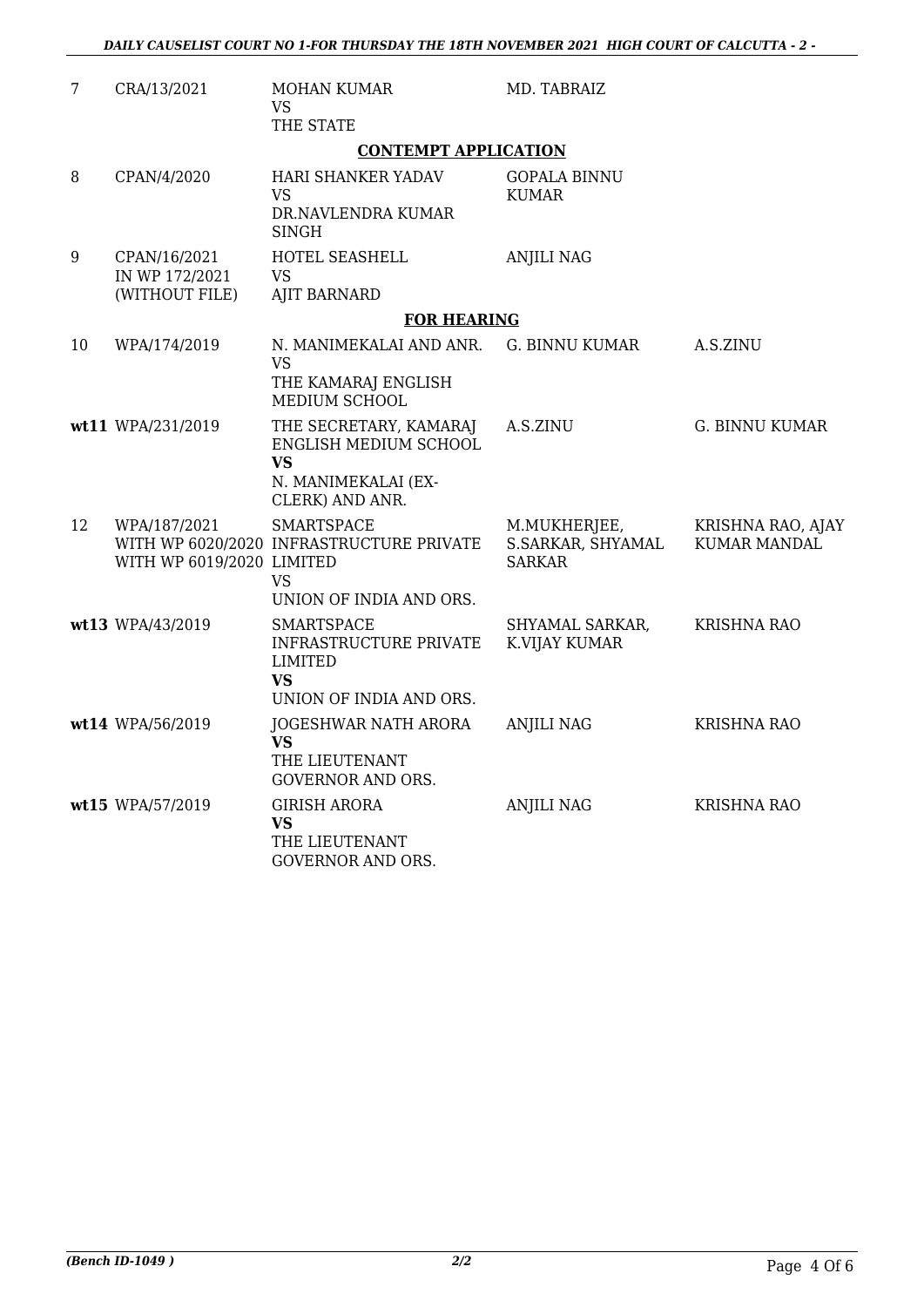

## Calcutta High Court **In The Circuit Bench at Port Blair Appellate Side**

**DAILY CAUSELIST For Thursday The 18th November 2021**

**COURT NO. 2**

**SINGLE BENCH (SB)**

**AT 10:30 AM**

### **HON'BLE JUSTICE AMRITA SINHA**

**(SINGLE BENCH WILL SIT AFTER COMPLETION OF DIVISION BENCH)**

|              | <b>MOTION</b>    |                                                                                                                                |                                     |                      |  |  |
|--------------|------------------|--------------------------------------------------------------------------------------------------------------------------------|-------------------------------------|----------------------|--|--|
| $\mathbf{1}$ | CO/15/2021       | SMTI SARALA BAIDYA<br><b>VS</b><br><b>SAKTHI VEL</b>                                                                           | <b>ARUL PRASANTH</b>                |                      |  |  |
| 2            | CO/18/2021       | <b>DHARAM RAJ</b><br><b>VS</b><br><b>PADMA</b>                                                                                 | P.C.DAS                             |                      |  |  |
| 3            | WPA/261/2021     | M/S RIFLEX INDUSTRIES<br>PVT. LTD. (UNIT-V) AND<br><b>ANOTHER</b><br><b>VS</b><br>THE LIEUTENANT<br><b>GOVERNOR AND OTHERS</b> | <b>ANJILI NAG</b>                   | <b>VIKAS TEWARI</b>  |  |  |
| 4            | WPA/272/2021     | <b>CHAMU URAON</b><br><b>VS</b><br>THE ANDAMAN AND<br>NICOBAR ADMINISTRATION<br>(SERVICE THROUGH THE<br>DEPUTY COMMISSIONER,   | LOKESH CHEZIAN                      |                      |  |  |
|              |                  | <b>FOR ORDERS</b>                                                                                                              |                                     |                      |  |  |
| 5            | WPA/103/2021     | <b>SUKH DEV SINGH</b><br><b>VS</b><br>THE LIEUTENANT<br><b>GOVERNOR</b>                                                        | <b>ANJILI NAG</b>                   | <b>ARUL PRASANTH</b> |  |  |
|              | wt6 WPA/115/2021 | <b>ABDUL GAFFAR</b><br><b>VS</b><br>THE LIEUTENANT<br><b>GOVERNOR AND ORS.</b>                                                 | ANJILI NAG, SHIPRA<br><b>MANDAL</b> | <b>ARUL PRASANTH</b> |  |  |

#### **FOR HEARING**